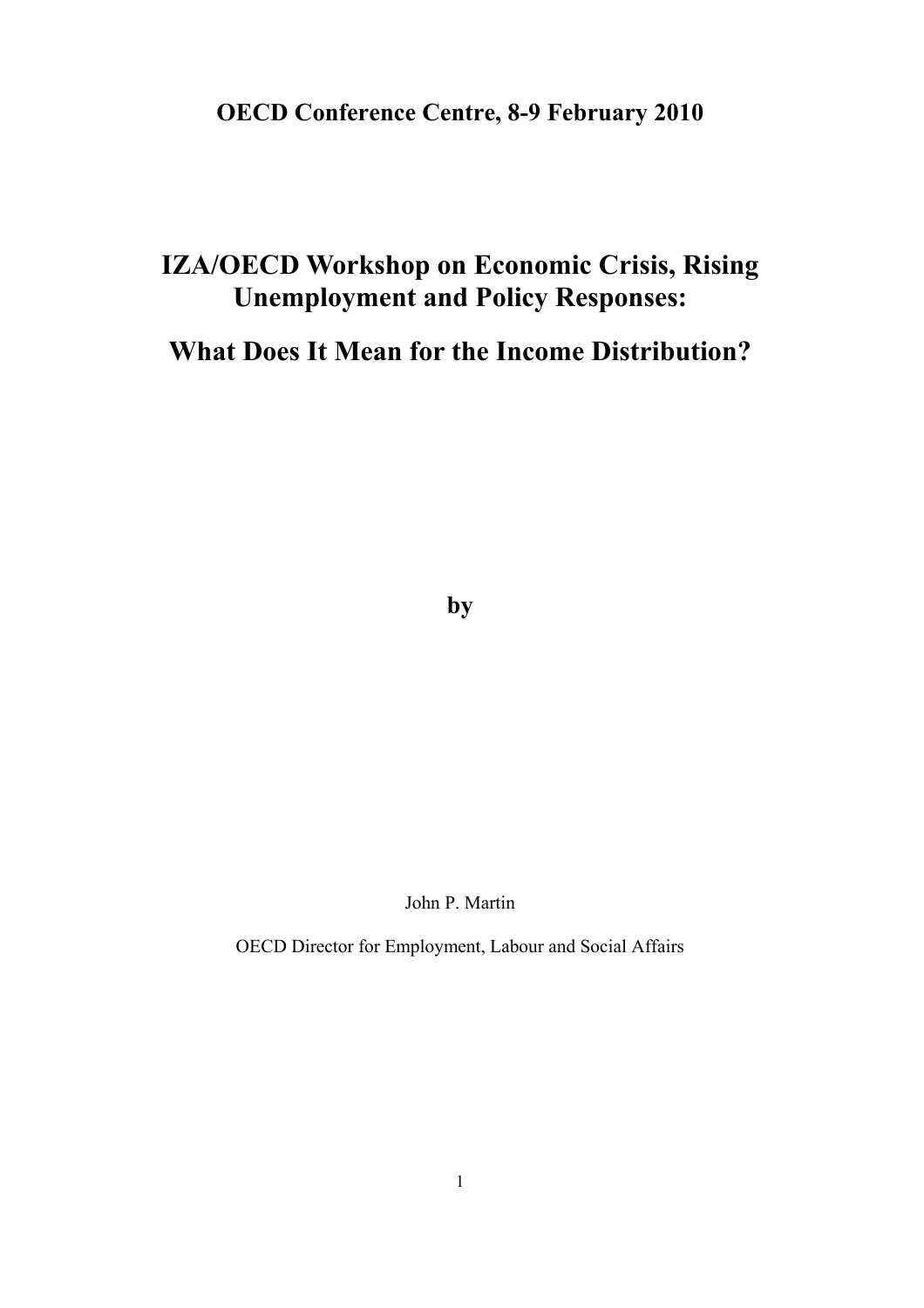Ladies and Gentlemen,

On behalf of the Institute for the Study of Labor and the OECD, I would like to welcome you all to this one and a half-day research workshop. We are very happy to have been able to assemble such a distinguished international group of labour-market and income-distribution experts to discuss the distributional consequences of the current jobs crisis.

It is not hyperbole to describe the current economic downturn as a "jobs crisis". The OECD unemployment total has jumped by over 17 million since the downturn began at the end of 2007, a growing number of countries are experiencing double-digit unemployment rates and the numbers of long-term unemployed are rising rapidly in some countries. Even though a recovery in the OECD economy is now underway, thanks in part to vigorous macro-economic policy measures taken by governments to stimulate aggregate demand, the concensus is that the recovery is likely to be modest over the coming two years, and unemployment rates in many OECD countries may well continue to rise until later this year, before beginning a slow decline in 2011.

We cannot ignore the social consequences of the economic crisis. The steep hike in unemployment is exacerbating the risk of poverty for many labour force groups. So now is an opportune moment to reflect on the likely distributional impacts of the crisis, and how public policies might seek to alleviate this risk. All the while, we should have in the back of our minds the rising trend in inequality in many OECD countries over the two decades which preceded the current downturn – trends highlighted in the OECD's 2008 publication "Growing Unequal? An obvious question springs to mind: will the jobs crisis exacerbate this long-running trend in inequality?

It is of course far too early for any definitive judgement on who will be the main losers of this jobs crisis – or on its effect on income inequality and poverty more broadly. For one thing, policymakers have been busy devising new labour market policy measures or expanding existing ones with the aim of curbing the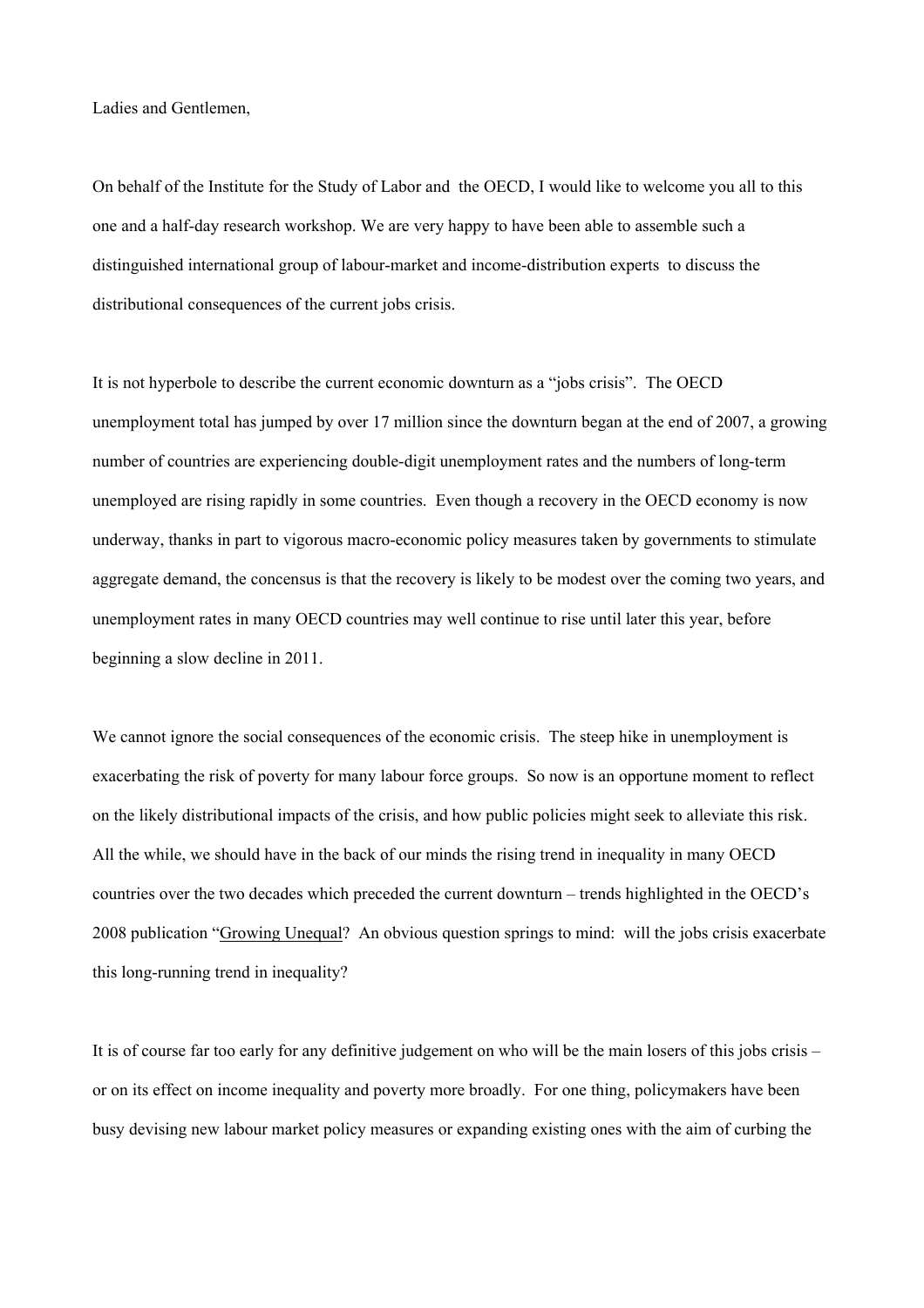rise in unemployment and/or cushioning the effects of income losses. Many of these policy initiatives could have a significant impact on the income distribution. However, it is too early to predict precisely how they will enhance or reduce household incomes. At the same time, falling activity and fiscal stimulus packages have led to growing public sector deficits which cannot persist indefinitely; the resulting fiscal consolidation will also have significant impacts on income inequality and poverty, especially whether it is driven mainly by cuts in public spending or tax increases..

Finally, and perhaps most obviously, collecting high-quality household income data is time consuming. In most cases, the data needed for detailed distributional analyses are at least 1-2 years or more out-of-date. This is a big drawback in periods characterised by economic changes as rapid as we are currently witnessing, and as we have witnessed for the past 2 years or so.

These are important constraints. Yet, it is very important to provide policymakers with guidance about the types of distributional changes that are likely to emerge. Such distribution scenarios are, for instance, a prerequisite for assessing the effectiveness of existing or proposed safety-net policies and changes in tax rates in alleviating the social costs of the economic crisis. Without regular assessments of the likely incidence of job and earnings losses, there is a danger that distributional concerns carry insufficient weight in the debate about crisis-response measures.

Analyses of the experience in previous recessions can provide important pointers. For instance, we know that even though overall inequality need not go up, income losses among the bottom deciles can be very significant, especially if labour-market dynamism does not return quickly, or if safety nets are weak or are scaled back as a result of the fiscal tightening that typically follows a downturn.

Of course, history does not repeat itself: this recession is different from previous ones. And there are also important differences in terms of the capacities of households and social protection systems to withstand or absorb labour-market downturns.